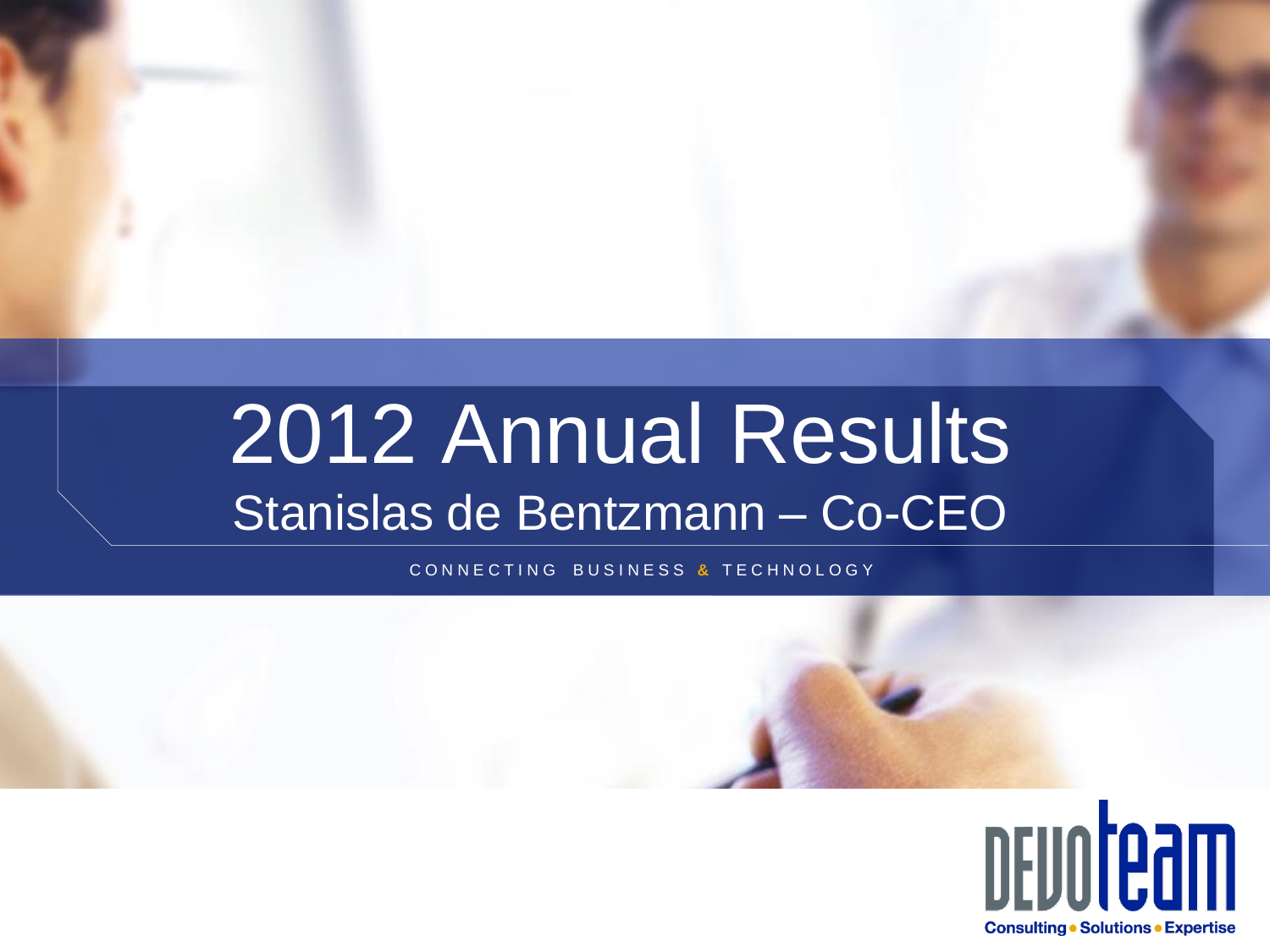▶ This presentation contains forward-looking statements that involve risks and uncertainties concerning the Group's expected growth and/or profitability in the future. Actual events or results may differ from those described in this document.

▶ Consequently the company cannot guarantee the accuracy and the completeness of said forward-looking statements due to a number of uncertainties, many of which the company is not aware of.

▶ For additional information concerning any important factor that may cause the company's actual results to materially differ from expectations and underlying assumptions, please refer to the reports filed by the company with the "Autorité des Marchés Financiers » (AMF).

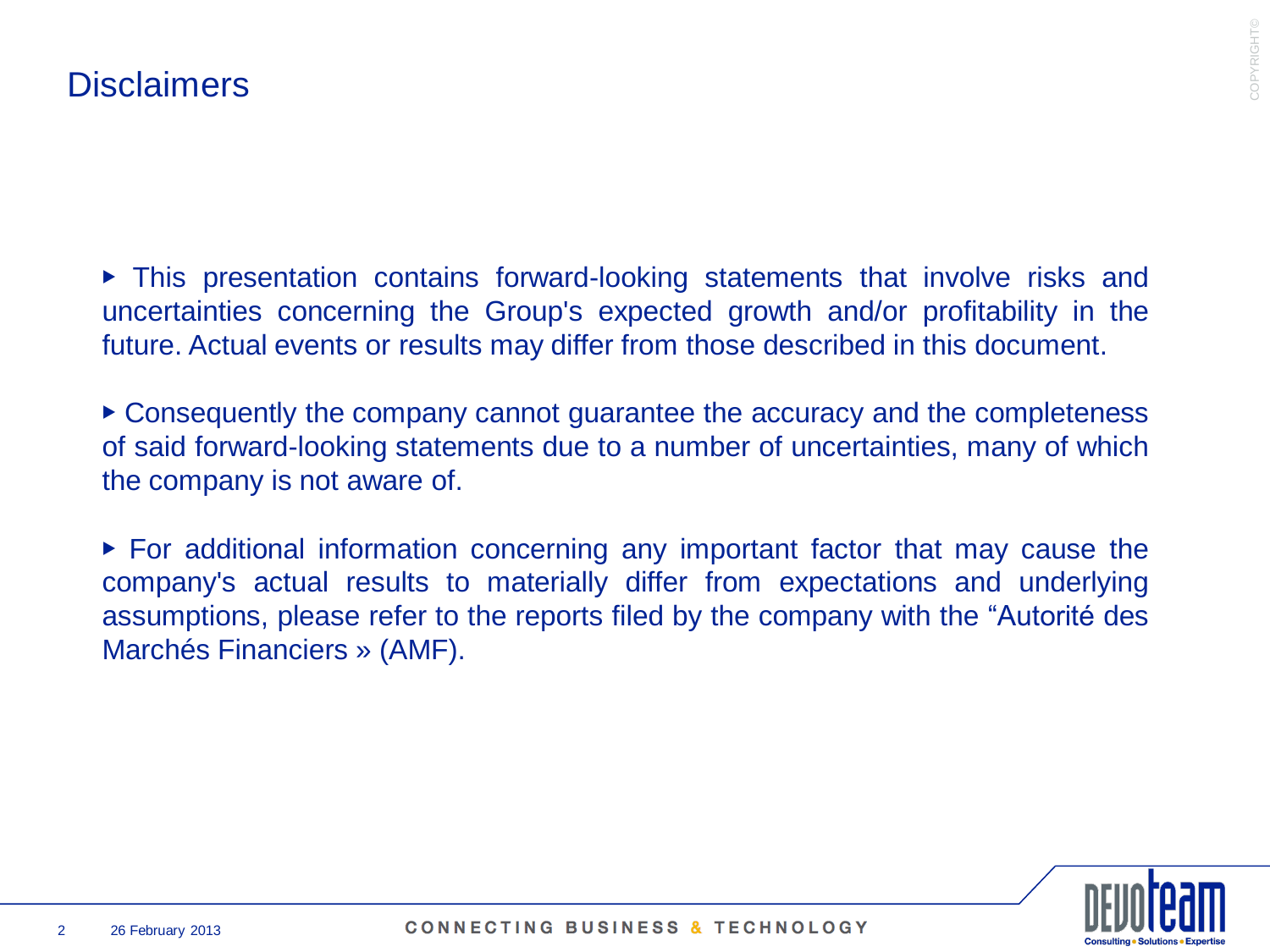**2**





**FY 2012 analysis and financial information**





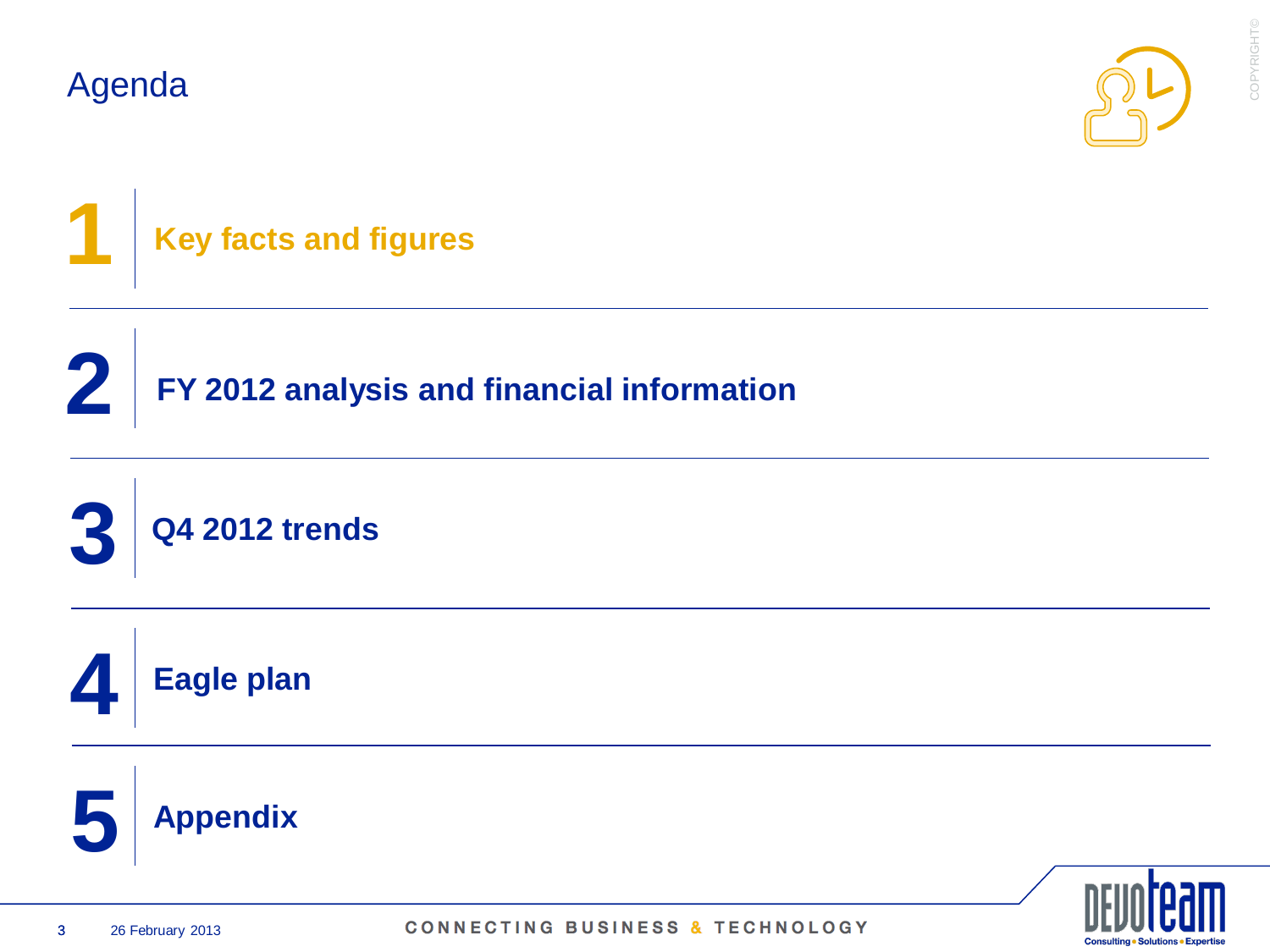Key Facts – FY 2012

# • **3 Eagle Offers already launched**

- **IT Service Excellence**
- **Network Transformation**
- **Cloud Transformation**

# • **Premium partnerships & Innovation**

- **Google**
- **Service Now**
- **Idecsi**
- **New governance set up**
- **Disposal of Exaprobe ICT & French Telecom business**

Margin excluding the impact of stock options and amortization of intangible assets resulting from acquisitions

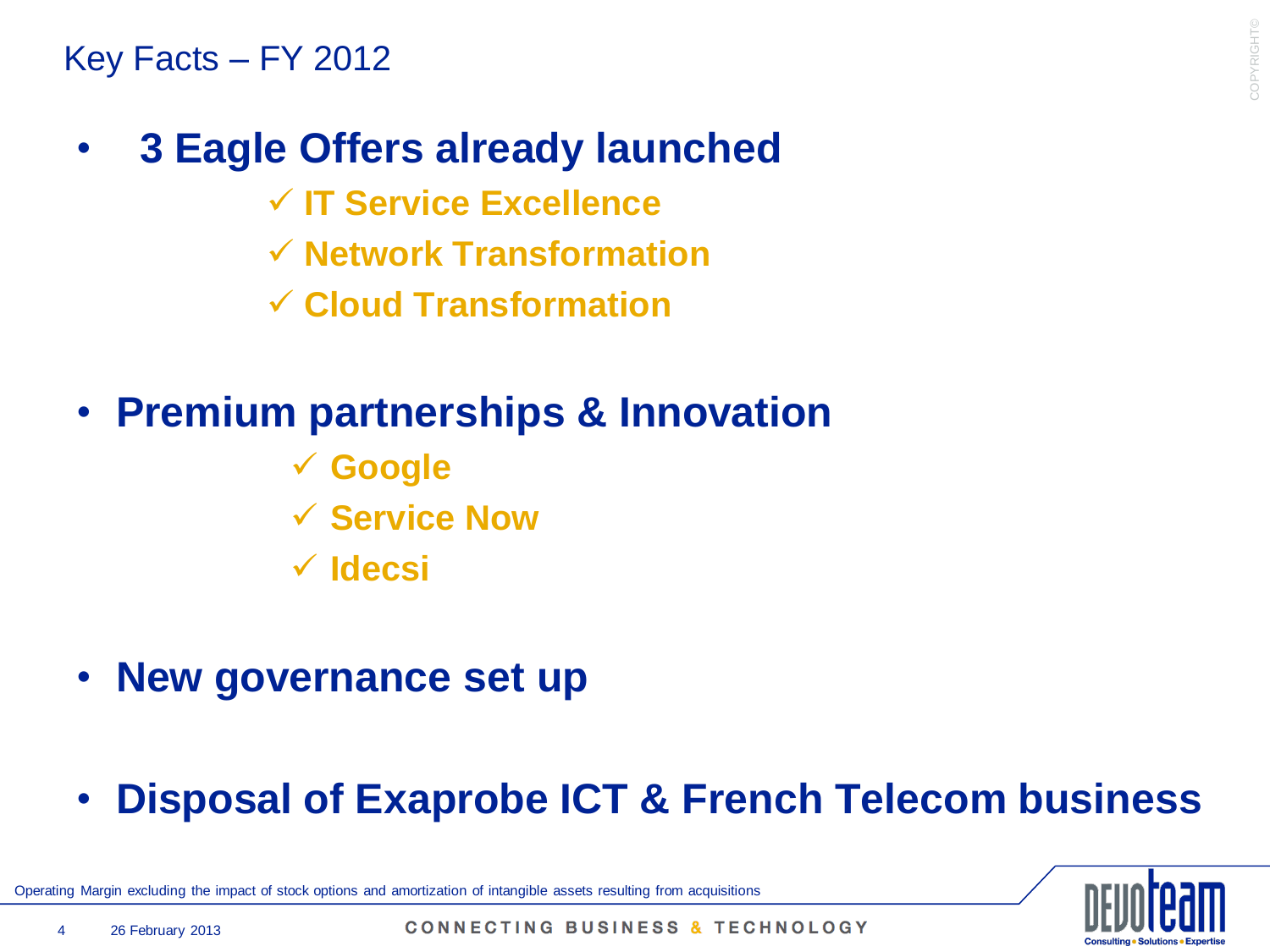#### Key figures – FY 2012

# **Sales**

- •**515,1 M€ Revenue**, -2,5% vs. 2011 and -4,1% l-f-l variation
- **Q4 Revenues amounted to 135,2 M€** (-1.8%).

# **Profitability**

- **Operating Margin** at 3,5%, -2 points vs. 5,5% in FY 2011
- **Non current expenses** at 15,7 M€ vs. 3 M€ in FY 2011

# **Cash & cash flow**

- **Net cash** at +9,7 M€ vs. +40,7 M€ in 2011. (After the last instalment of the OBSAR debt contracted in 2006 fully repaid (18,6 M€))
- Positive operating cash flow +2,7 M€



Operating Margin excluding the impact of stock options and amortization of intangible assets resulting from acquisitions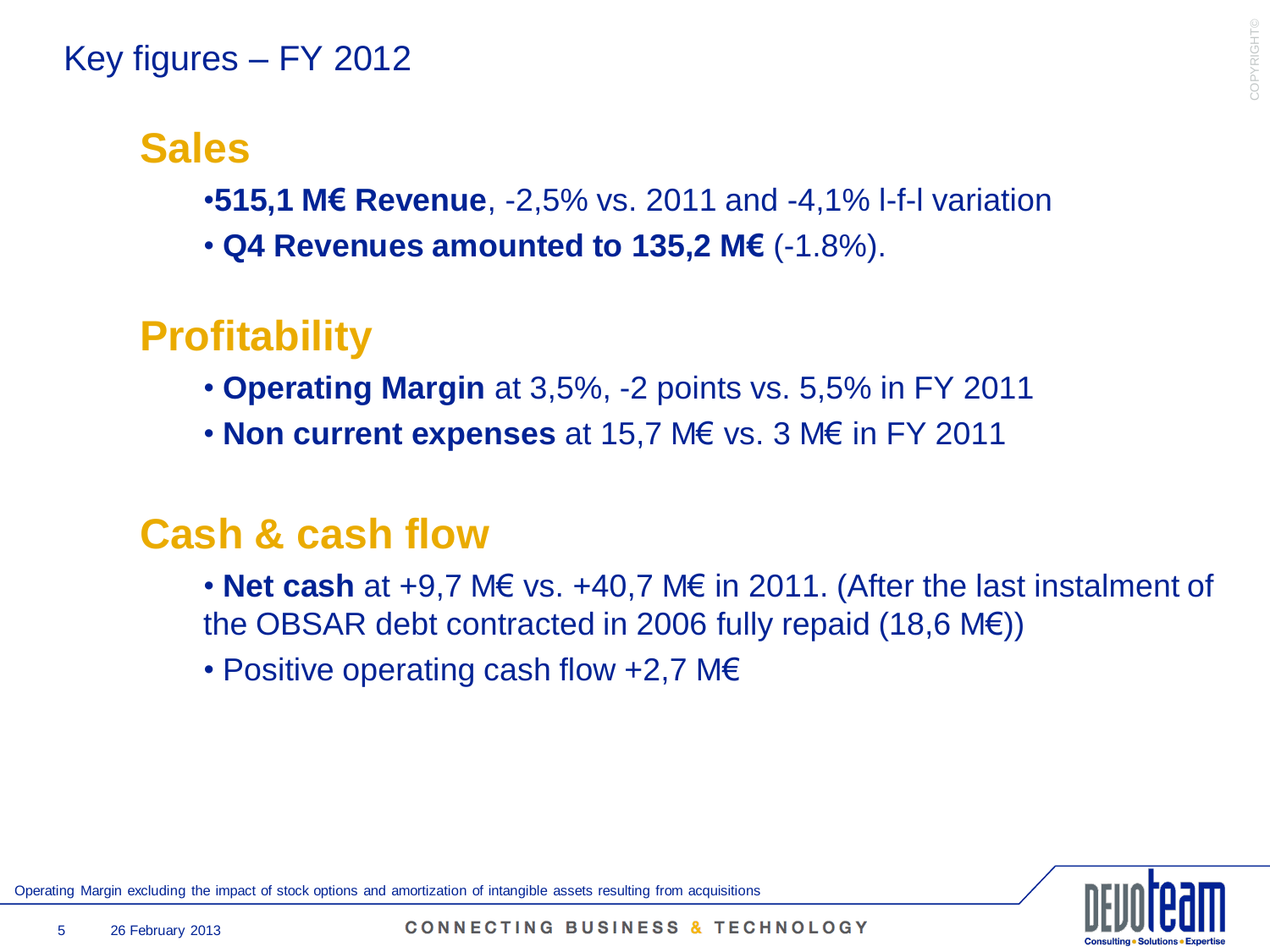**2**





**FY 2012 analysis and financial information**







COPYRIGHT©

COPYRIGHTO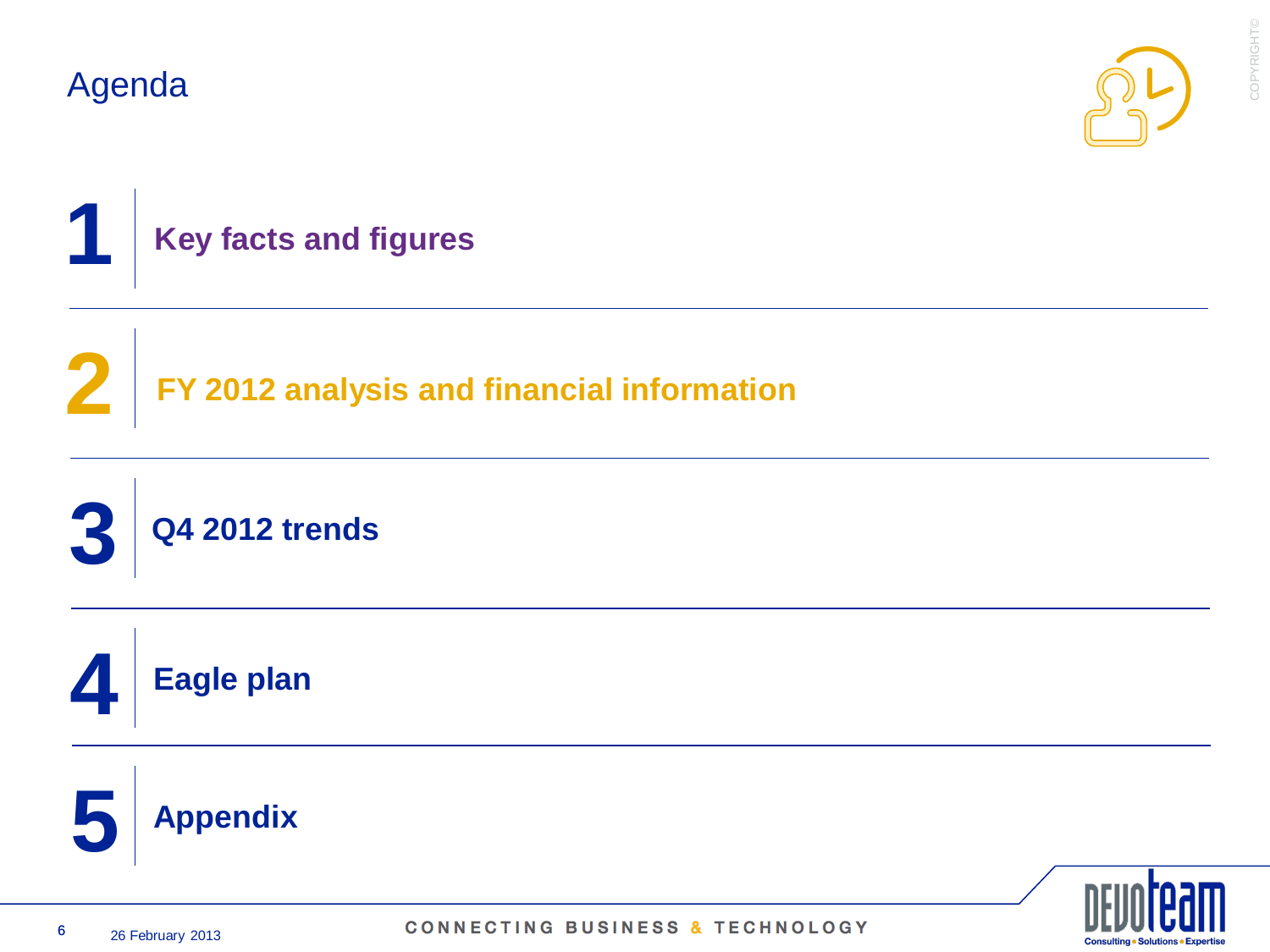# FY 2012 Revenue and Operating Margin



**Revenue**

-4,1% like-for-like variation Exchange rate impact: +0,8% M&A impact: +0,8%





Working days The Month Controller Controller and the Month Controller and Month Controller and Month Controller and Month Controller and Month Controller and Month Controller and Month Controller and Month Controller and M Utilization rate (TACI global) -1,1 point Daily margin  $+0.3$  point Other activities **contact 10-10-20 and 10-10-20 and 10-10-20 and 10-10-20 and 10-10-20 and 10-10-20 and 10-10-20 and 10-10-20 and 10-10-20 and 10-10-20 and 10-10-20 and 10-10-20 and 10-10-20 and 10-10-20 and 10-10-20 and 1** OPEX -0,5 point

- 
- 

Operating Margin excluding the impact of stock options and amortization of intangible assets resulting from acquisitions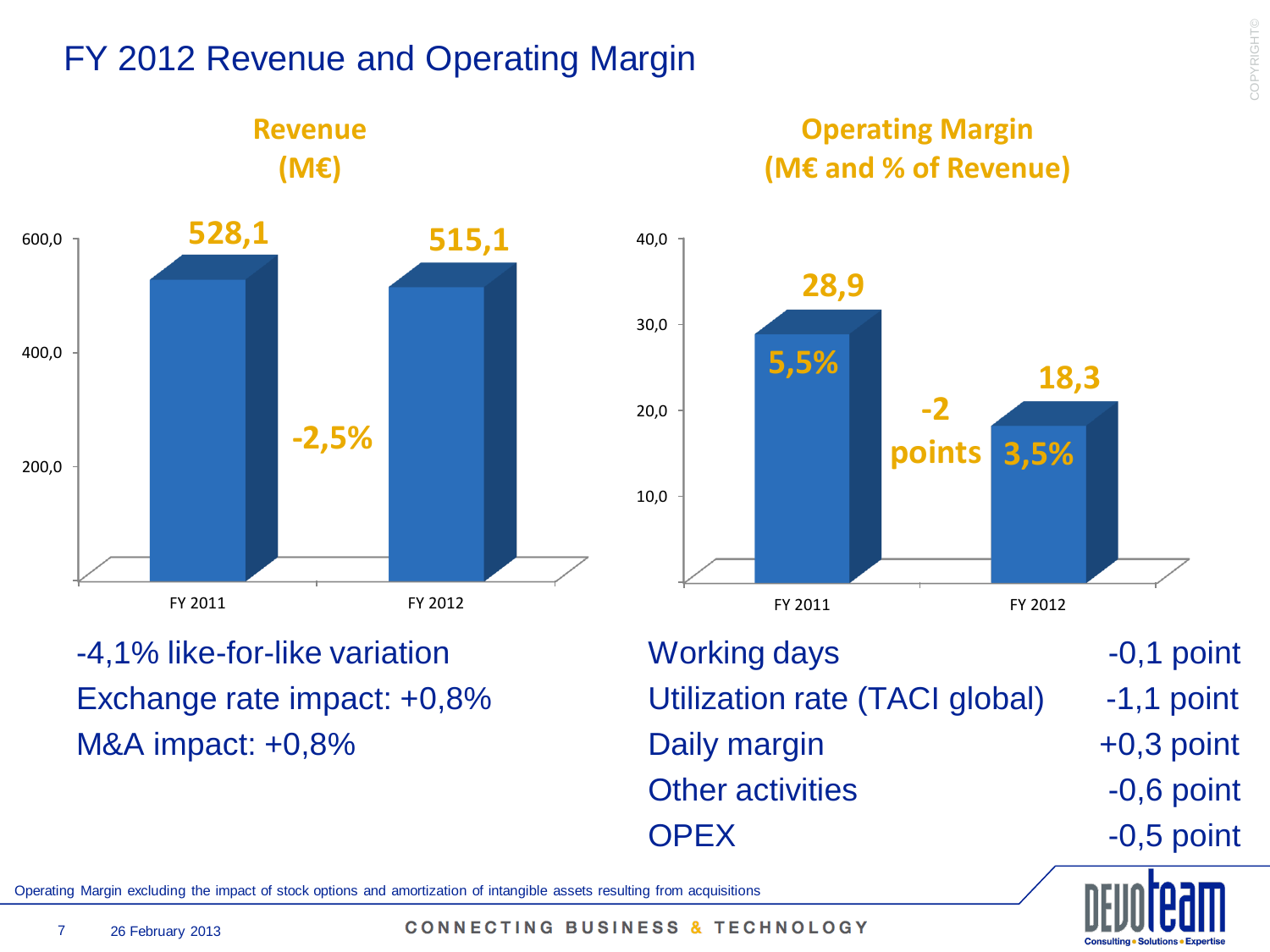# Profit & Loss FY 2012

|                                                                                 |                 | FY 2012       |                | <b>FY 2011</b> |
|---------------------------------------------------------------------------------|-----------------|---------------|----------------|----------------|
|                                                                                 | M€              | $\frac{9}{6}$ | M€             | $\frac{9}{6}$  |
| <b>Turnover</b>                                                                 | 515,1           | 100%          | 528,1          | 100%           |
| <b>Operating Margin</b>                                                         | 18,3            | 3,5%          | 28,9           | 5,5%           |
| Cost of stock options Impact of acquisitions<br>(amortization of intangibles)   | (0,4)           |               | (0,7)          |                |
| <b>Current Operating Profit</b>                                                 | 17,9            | 3,5%          | 28,2           | 5,3%           |
| Non current result excluding impairment & Badwill<br><b>Impairment, Badwill</b> | (15,7)<br>(1,1) |               | (3,0)<br>(1,0) |                |
| <b>Operating Profit</b>                                                         | 1,0             | 0,2%          | 24,2           | 4,6%           |
| <b>Financial result</b><br>Share of profit from associates                      | (1,5)<br>0,2    |               | (2,1)<br>0,1   |                |
| <b>Profit Before Tax</b>                                                        | (0, 3)          | $-0,1%$       | 22,1           | 4,2%           |
| Income tax                                                                      | (3,3)           |               | (7,3)          |                |
| <b>Profit After Tax</b><br>Profit attributable to the Owners of the             | (3,6)           | $-0,7%$       | 14,8           | 2,8%           |
| company                                                                         | (2,8)           |               | 14,8           |                |

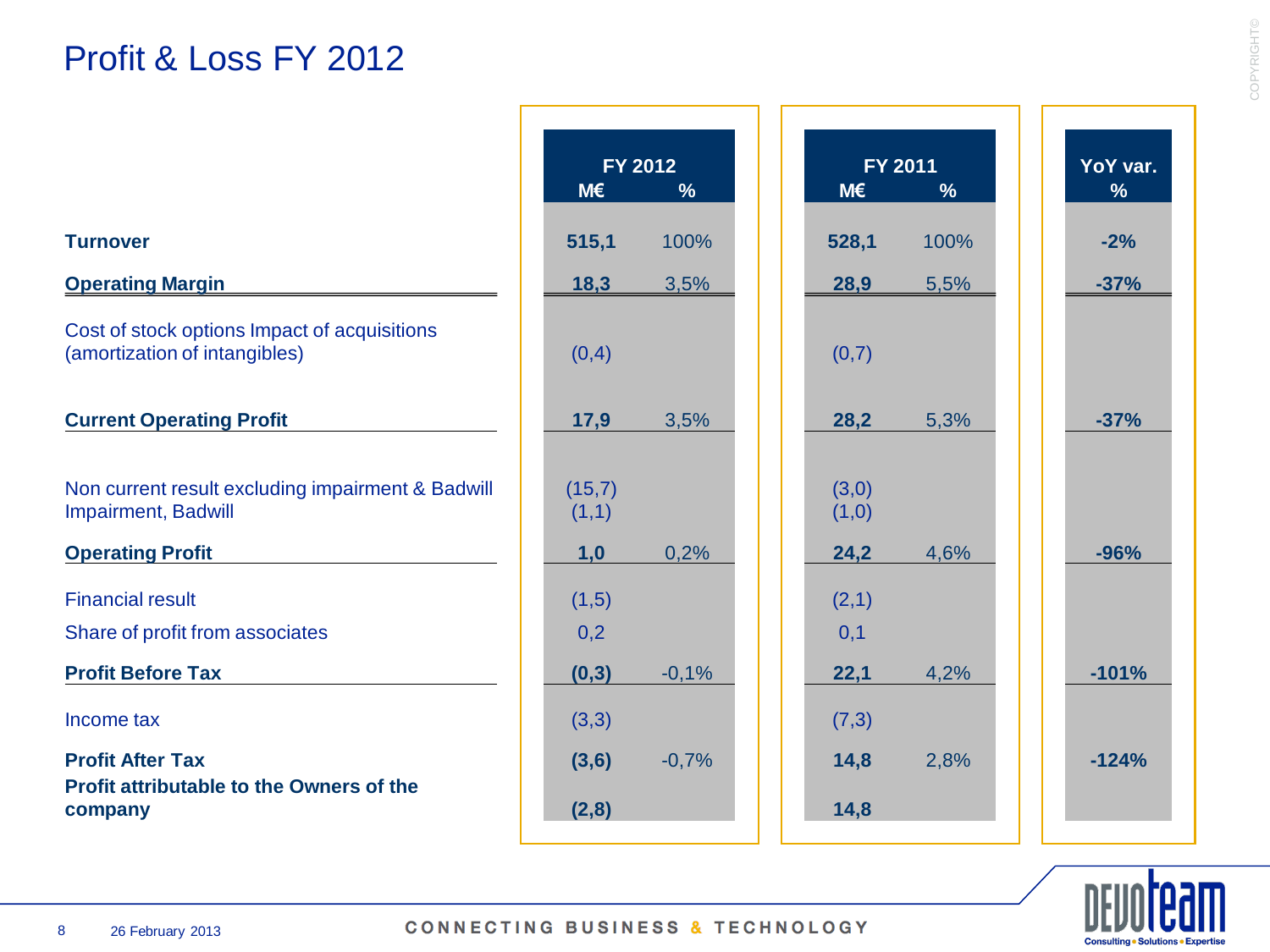# FY 2012 performance split by area

|                         | <b>FRANCE</b>  |                |             |         | <b>ROW</b>     |                |         |          |
|-------------------------|----------------|----------------|-------------|---------|----------------|----------------|---------|----------|
| (ME)                    | <b>FY 2012</b> | <b>FY 2011</b> | $V - O - V$ | $I-f-I$ | <b>FY 2012</b> | <b>FY 2011</b> | $Y-O-Y$ | $ $ -f-l |
| <b>Revenue</b>          | 242,2          | 239,5          | $+1,1%$     | $-0,6%$ | 272,9          | 288,6          | $-5,5%$ | $-7,0%$  |
| <b>Operating Margin</b> | 4,5%           | 5,8%           | $-1,4%$     | $-1,3%$ | 2,7%           | 5,2%           | $-2,4%$ | $-2,5%$  |



Operating Margin excluding the impact of stock options and amortization of intangible assets resulting from acquisitions

L-f-l variation excluding impact of acquisition and currency effects

Corporate is reallocated according to Revenue

**Consulting . Solutio** 

9 26 February 2013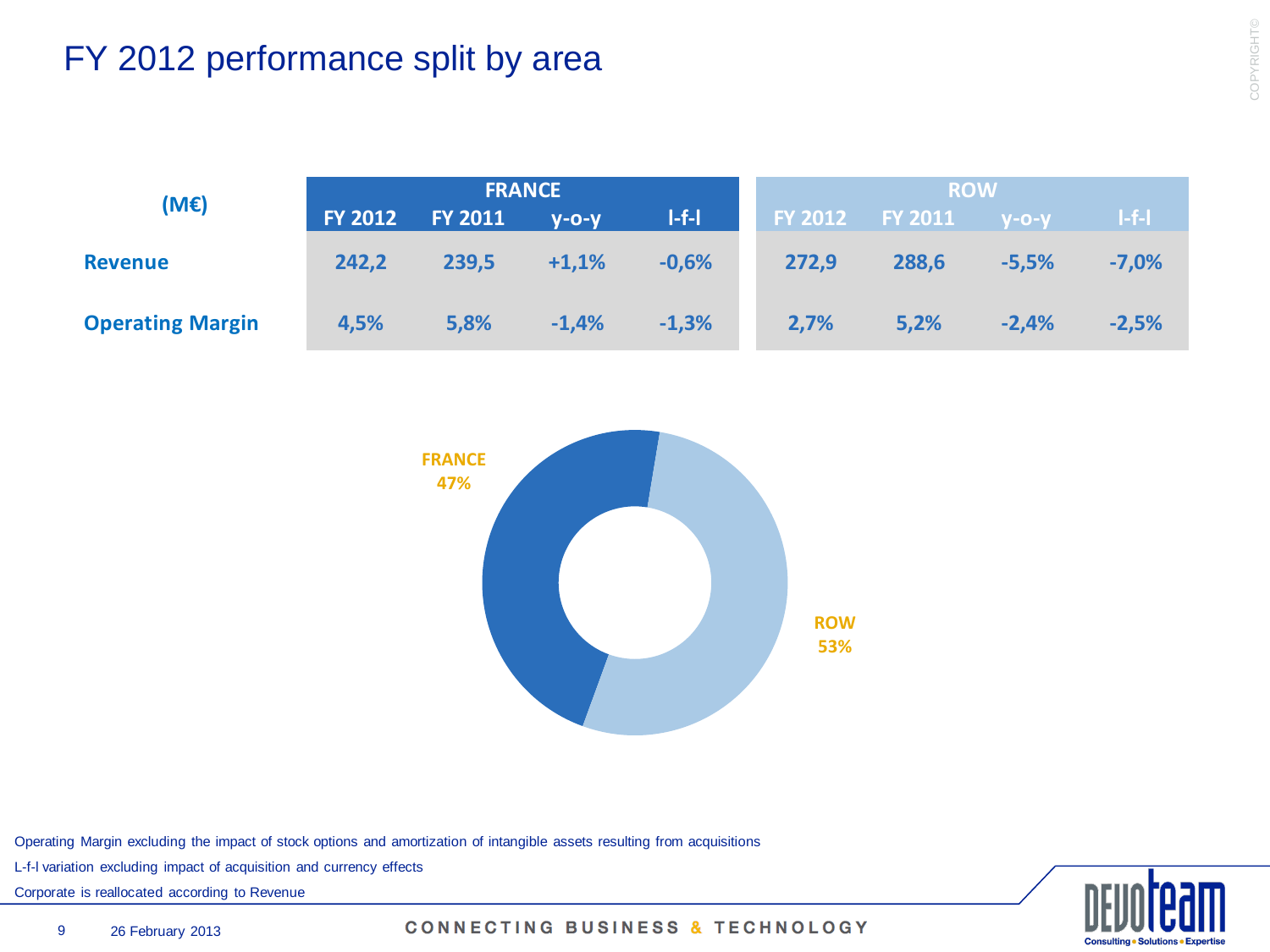# FY 2012 performance split by activity

|                         |                | <b>BUS. CONSULTING</b> |         |            |                | <b>TECHNO. CONSULTING</b> |             |         |
|-------------------------|----------------|------------------------|---------|------------|----------------|---------------------------|-------------|---------|
| (M€)                    | <b>FY 2012</b> | <b>FY 2011</b>         | $V-O-V$ | $  -f -  $ | <b>FY 2012</b> | <b>FY 2011</b>            | $V - O - V$ | $I-f-I$ |
| <b>Revenue</b>          | 87,2           | 90,8                   | $-4.0%$ | $-6,6%$    | 427,9          | 437.3                     | $-2.2%$     | $-3,6%$ |
| <b>Operating Margin</b> | 5,5%           | 6,0%                   | $-0,5%$ | $-0,5%$    | 3,1%           | 5,4%                      | $-2.2%$     | $-2,2%$ |



Operating Margin excluding the impact of stock options and amortization of intangible assets resulting from acquisitions

L-f-l variation excluding impact of acquisition and currency effects

Corporate is reallocated according to Revenue

**Consulting . Soluti** 

10 26 February 2013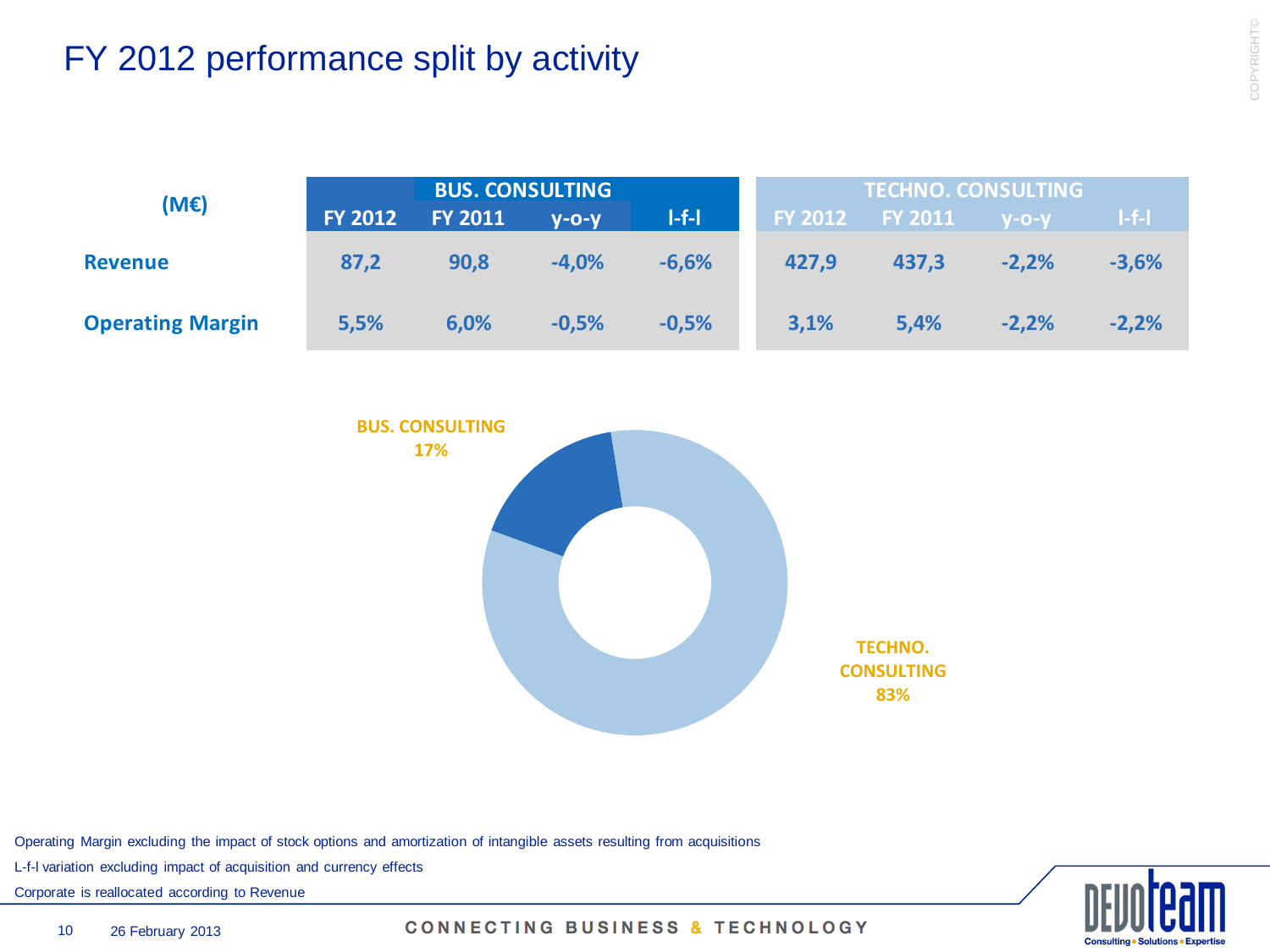### Headcount: 12-month evolution



- **(193) people vs. December 2011**
- (136) consultants
- Adaptation in France
- (57) sales and back-office employees
- Q4 Utilization rate (own resources) at 83,8%, vs. 83% in Q4 2011



• Downsizing in Belgium and Poland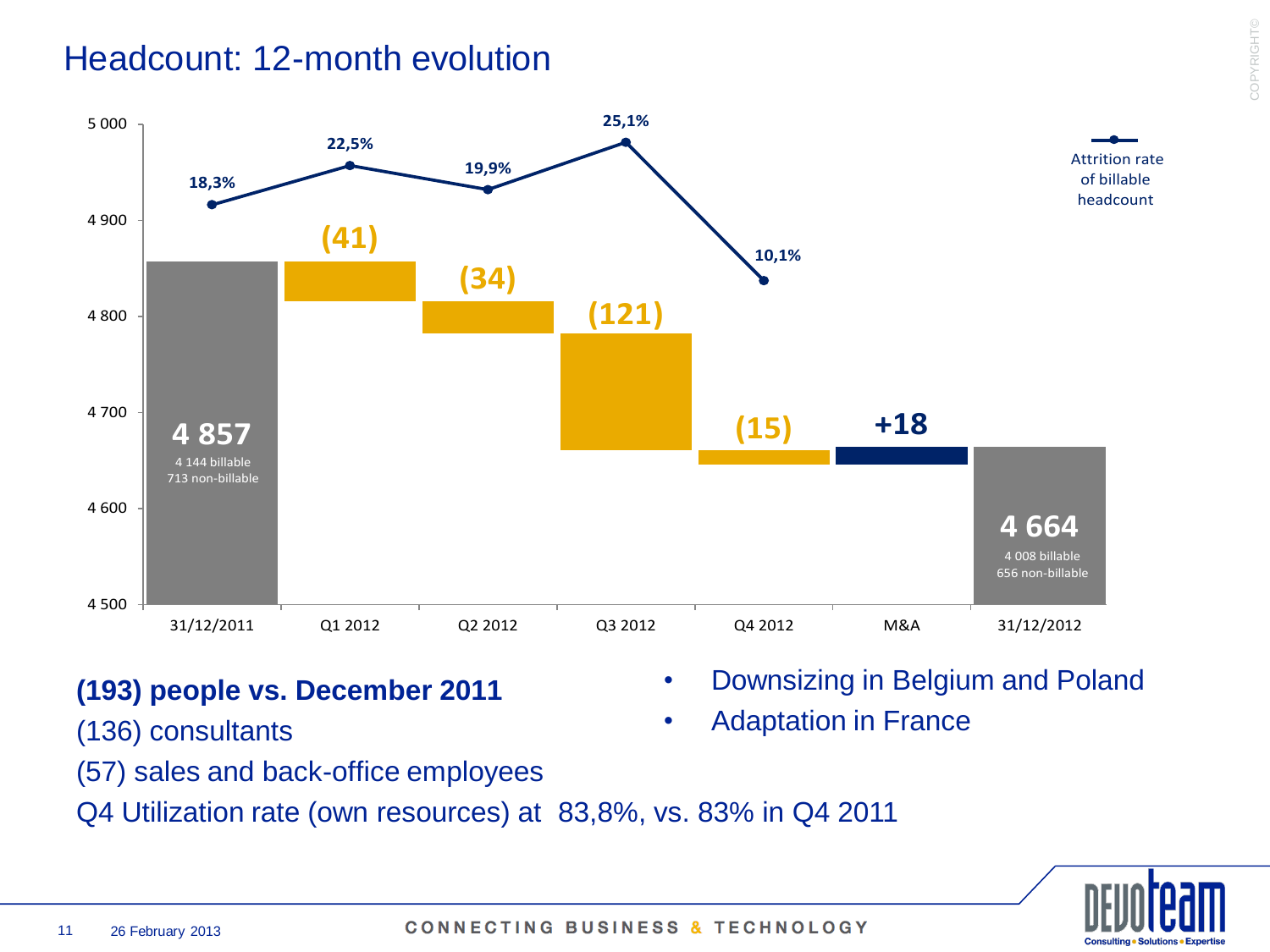# Cash flow statement FY 2012

| In millions of euros                       | FY 2012 | FY 2011 |
|--------------------------------------------|---------|---------|
| <b>Net profit</b>                          | (3,6)   | 14,8    |
| Non cash flow adjustments                  | 11,0    | 9,4     |
| Change in working capital                  | 1,3     | (4, 1)  |
| Interest & tax paid                        | (6, 0)  | (12,3)  |
| <b>Cash Flow from Operations</b>           | 2,7     | 7,9     |
| Cash Flow from Investing activities (*)    | (3,5)   | (5,0)   |
| <b>Cash Flow from Financing activities</b> | (29, 3) | (32,3)  |
| Net Change in Cash                         | (30,1)  | (29, 4) |
| Non current assets held for sale           | (1,1)   |         |
| <b>Exchange Rate Effect</b>                | 0,2     | 0,2     |
| <b>Beginning Cash Balance</b>              | 40,7    | 69,9    |
| <b>Ending Cash Balance</b>                 | 9,7     | 40,7    |

*\* excluding purely financial investments considered as cash equivalents*

- Net income and non cash expenses provided +7,5M€ П
- Investments (3,5M€) : acquisitions for -1,2M€ (mainly Axance, Inflexsys), earn out -0,9M€ ; other CAPEX of -2,6M€ ; П Deposit reimbursement +0,7M€ ;
- Financing (29,3M€) : Loan reimbursement -21,2M€ (mainly November OBSAR reimbursement); dividends of -5,2M€ and П stock buyback of -3,2M€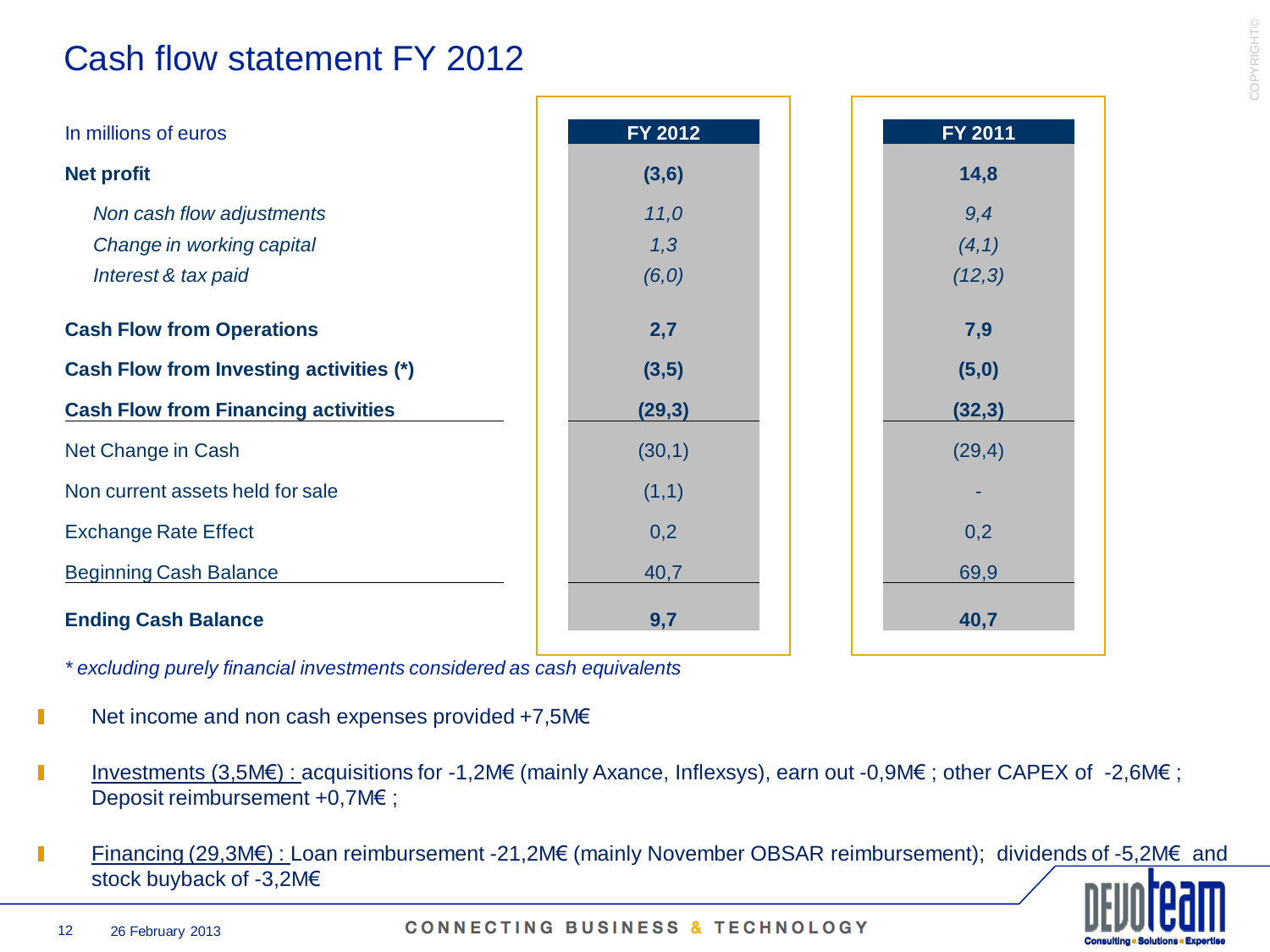**2**



COPYRIGHT©

COPYRIGHTO



**FY 2012 analysis and financial information**

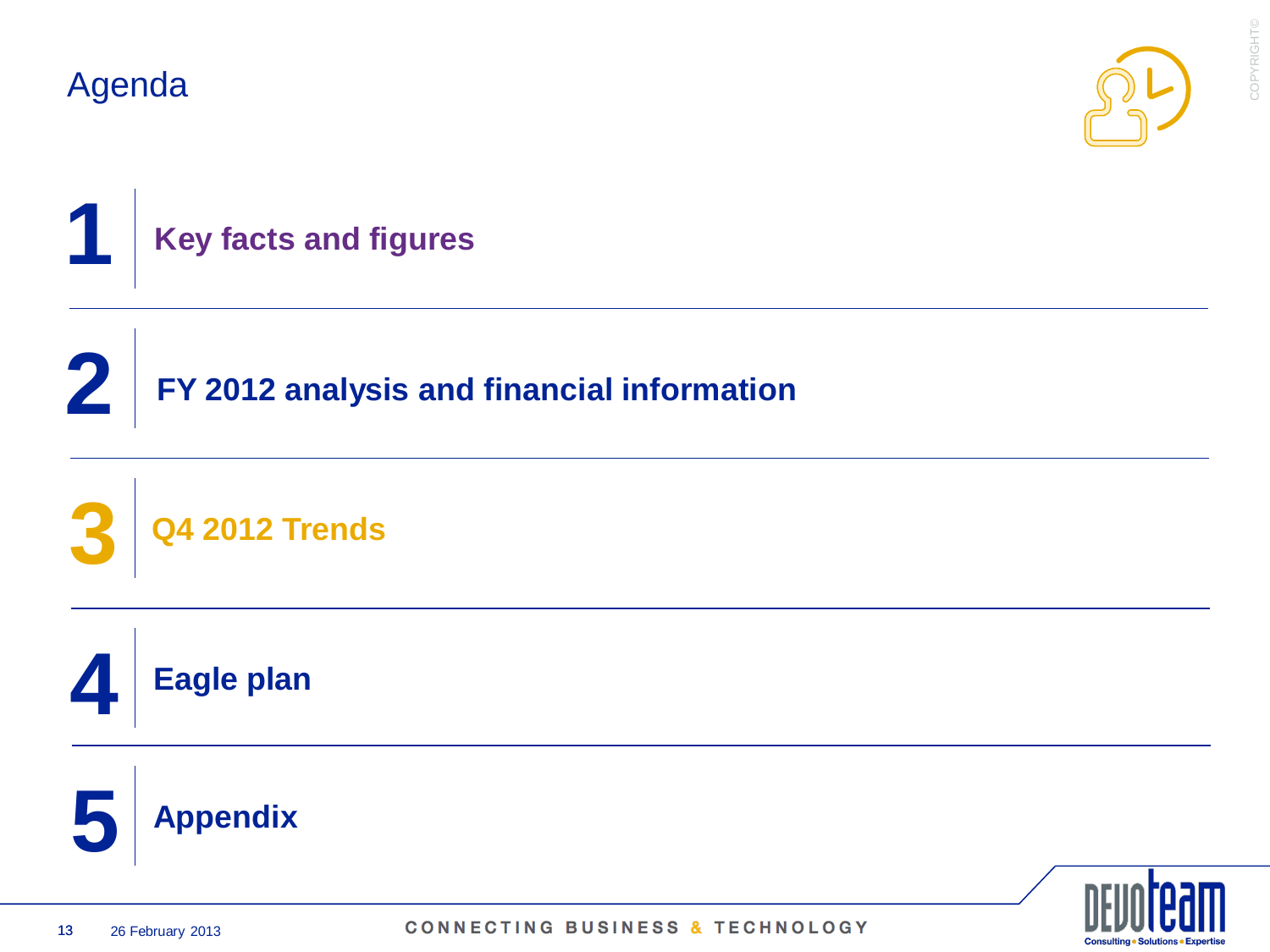

**-5,7% like-for-like variation** Exchange rate impact: +0,9% M&A impact: +3%

Operating Margin excluding the impact of stock options and amortization of intangible assets resulting from acquisitions

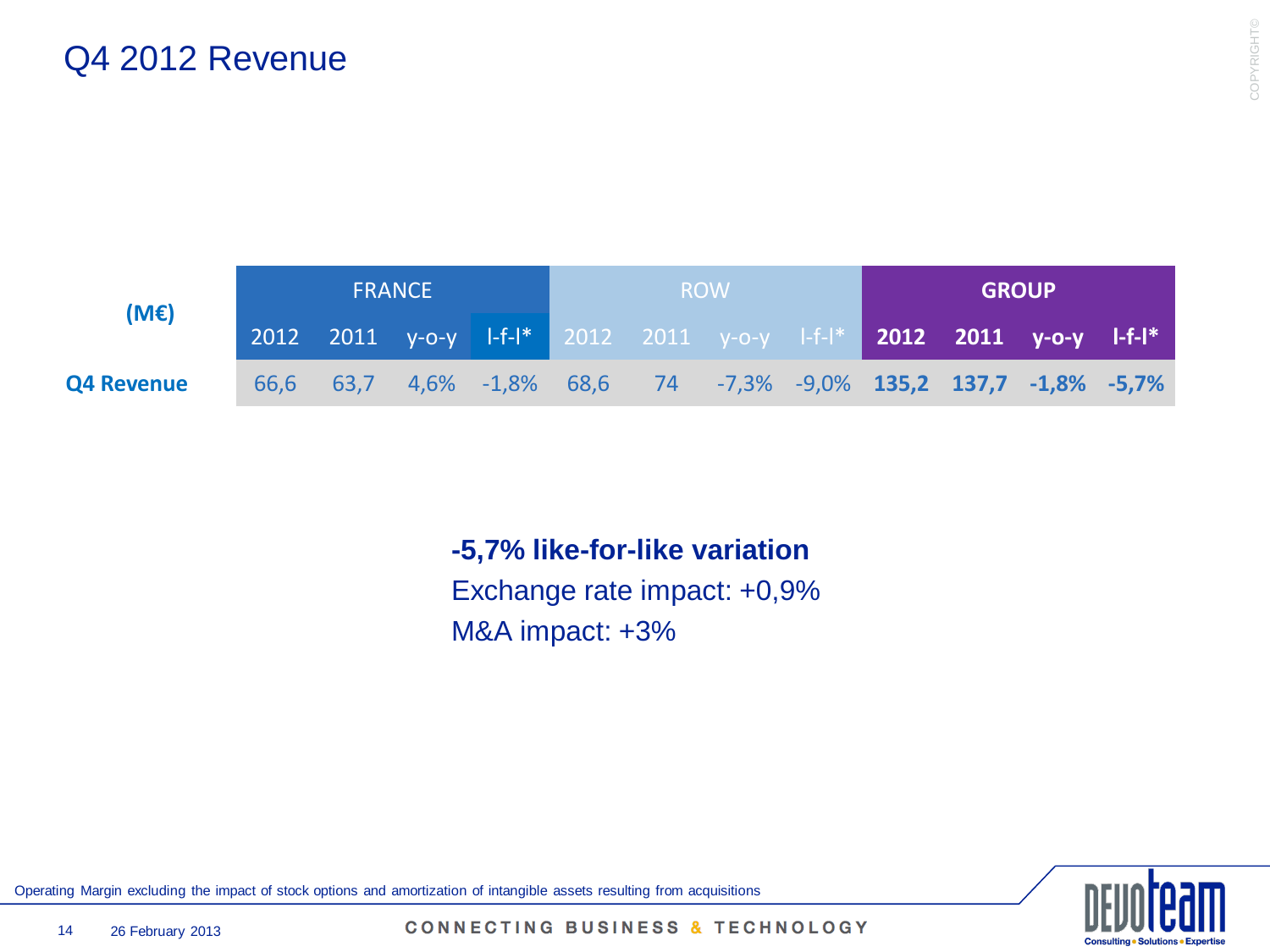**2**





**FY 2012 analysis and financial information**





COPYRIGHT©

COPYRIGHTO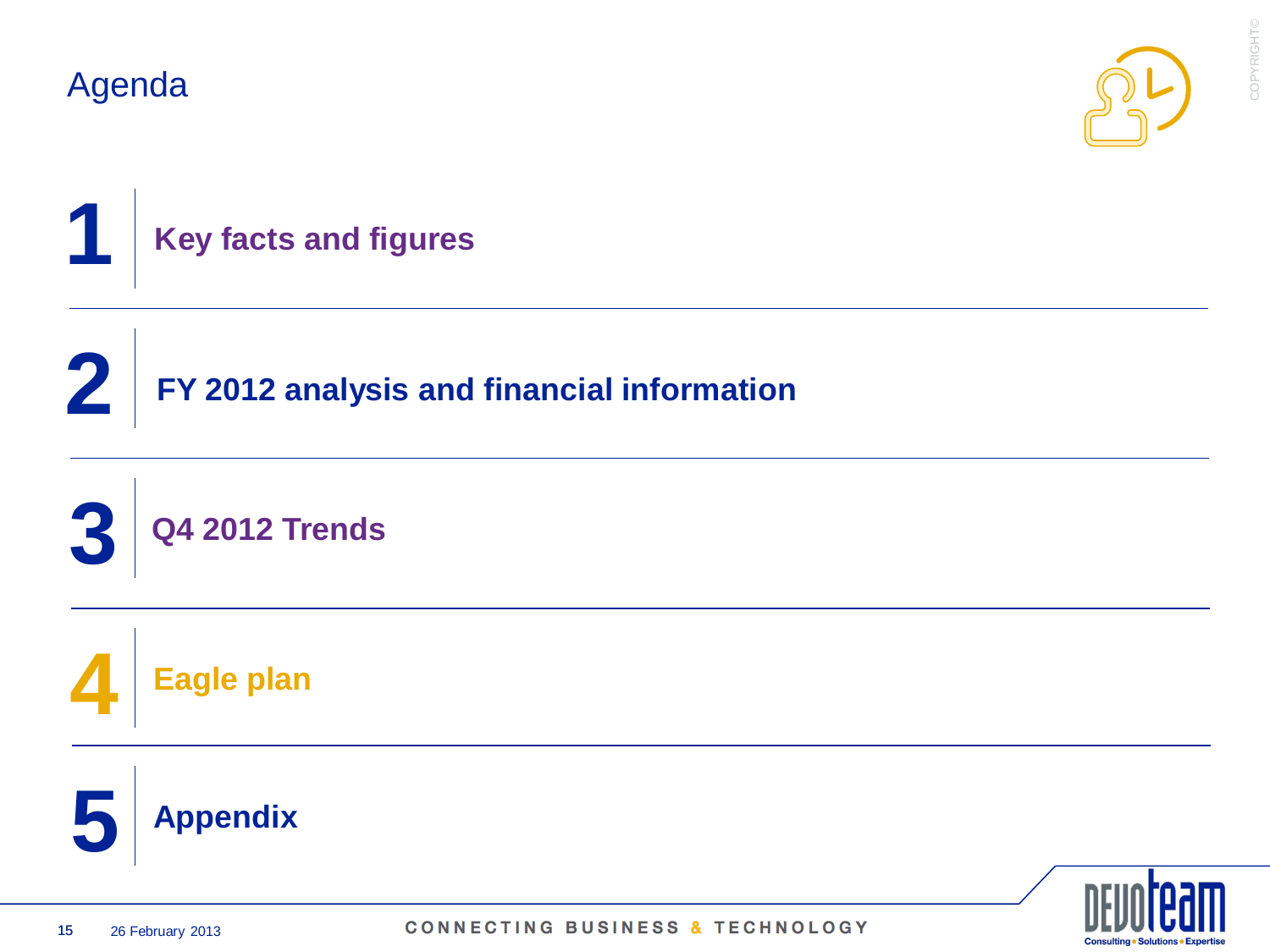# How to get there ? A 3 year transformation journey

|                |                                                                                                      |                                                                                                                                                                                                                |                                                                                                                                                                                       |                                                                                                                                                                                       | 2015                                                                          |
|----------------|------------------------------------------------------------------------------------------------------|----------------------------------------------------------------------------------------------------------------------------------------------------------------------------------------------------------------|---------------------------------------------------------------------------------------------------------------------------------------------------------------------------------------|---------------------------------------------------------------------------------------------------------------------------------------------------------------------------------------|-------------------------------------------------------------------------------|
|                | <b>End of 2011</b><br><b>Set the direction</b>                                                       | 2012<br><b>Transformation</b><br>foundations and<br>launch                                                                                                                                                     | 2013<br><b>Transformation</b><br>acceleration                                                                                                                                         | 2014<br><b>Transformation</b><br>consolidation                                                                                                                                        | <b>Transformation</b><br>landing                                              |
| <b>Content</b> | Value growth<br>$\bullet$<br>agenda<br><b>Transformatio</b><br>$\bullet$<br>n program<br>engineering | <b>Operating</b><br>$\bullet$<br>model set up<br><b>Offer</b><br>$\bullet$<br>portfolio<br>(80% the<br>revenue)<br>activation<br>Organization<br>and<br>governance<br>model<br>definition<br><b>Quick wins</b> | Deployment of<br>the transition<br>organization, the<br>operating model<br>and offers<br><b>Support</b><br>$\bullet$<br>functions<br>upgrade<br><b>Industrialization</b><br>$\bullet$ | Full<br>$\bullet$<br>organiza-<br>tion model<br><b>Strong</b><br>$\bullet$<br>industrializ<br>ation<br>initiatives<br>deployment<br>Growth<br>$\bullet$<br>enhance-<br>ment<br>(M&A.) | Full roll out<br>$\bullet$<br>« Next<br>$\bullet$<br>chapter »<br>preparation |

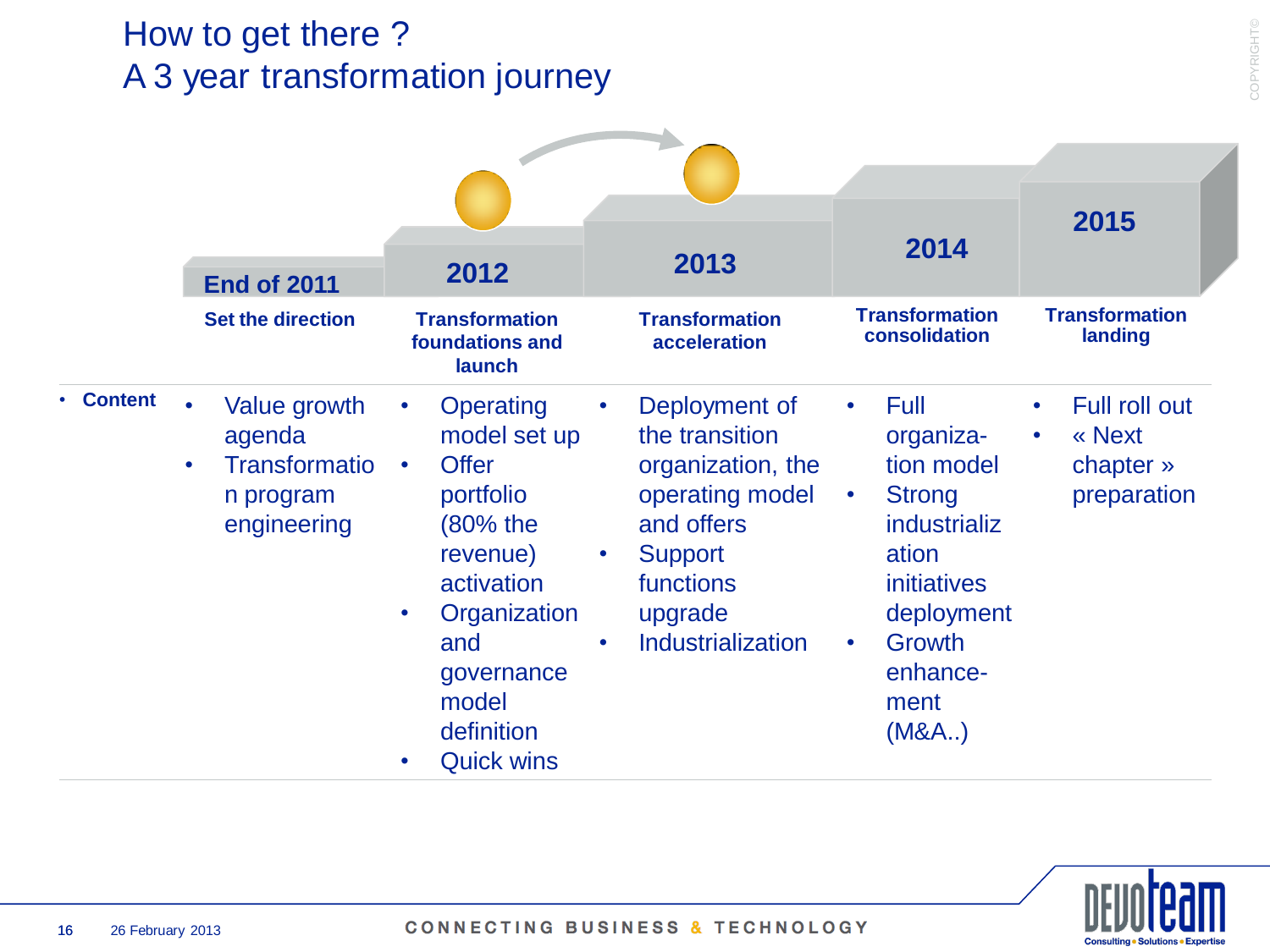# A focused and consistent portfolio addressing major IT trends through 7 Group offers

| <b>Business centricity &amp; agility</b><br>We transform usages and time to<br>market of IT services | <b>IT Effectiveness</b><br>We optimise quality and cost of IT &<br>networks |
|------------------------------------------------------------------------------------------------------|-----------------------------------------------------------------------------|
| <b>Cloud Transformation</b>                                                                          |                                                                             |
| <b>Mobility</b>                                                                                      | <b>IT Service Excellence</b>                                                |
| Data and Information management                                                                      | <b>Network Transformation</b>                                               |
|                                                                                                      | <b>Risk and Security</b>                                                    |
|                                                                                                      | <b>Transformation</b><br>Accelerate and facilitate the change journey       |

**IT Transformation**

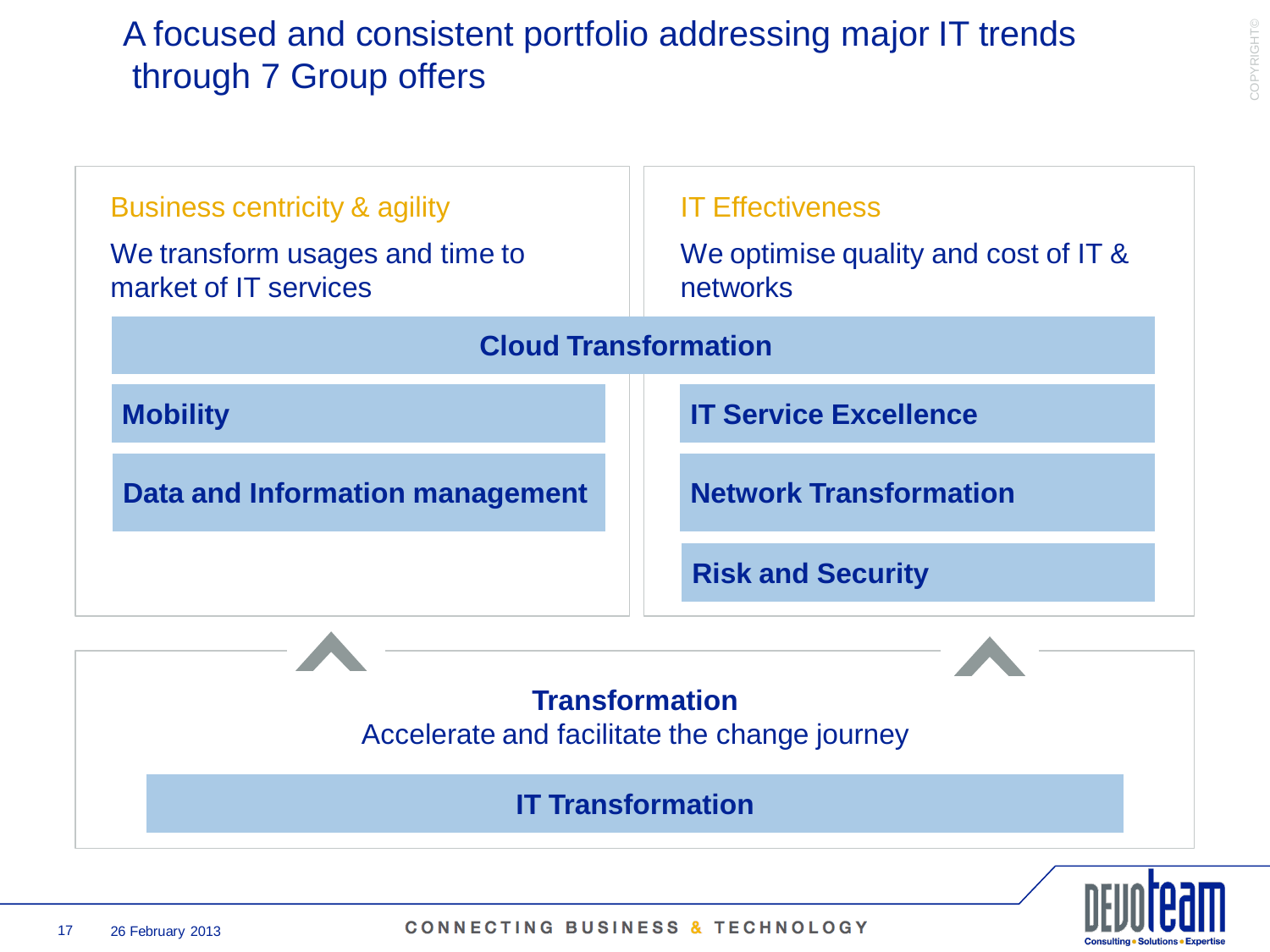**2**



COPYRIGHT©

COPYRIGHTO



**FY 2012 analysis and financial information**





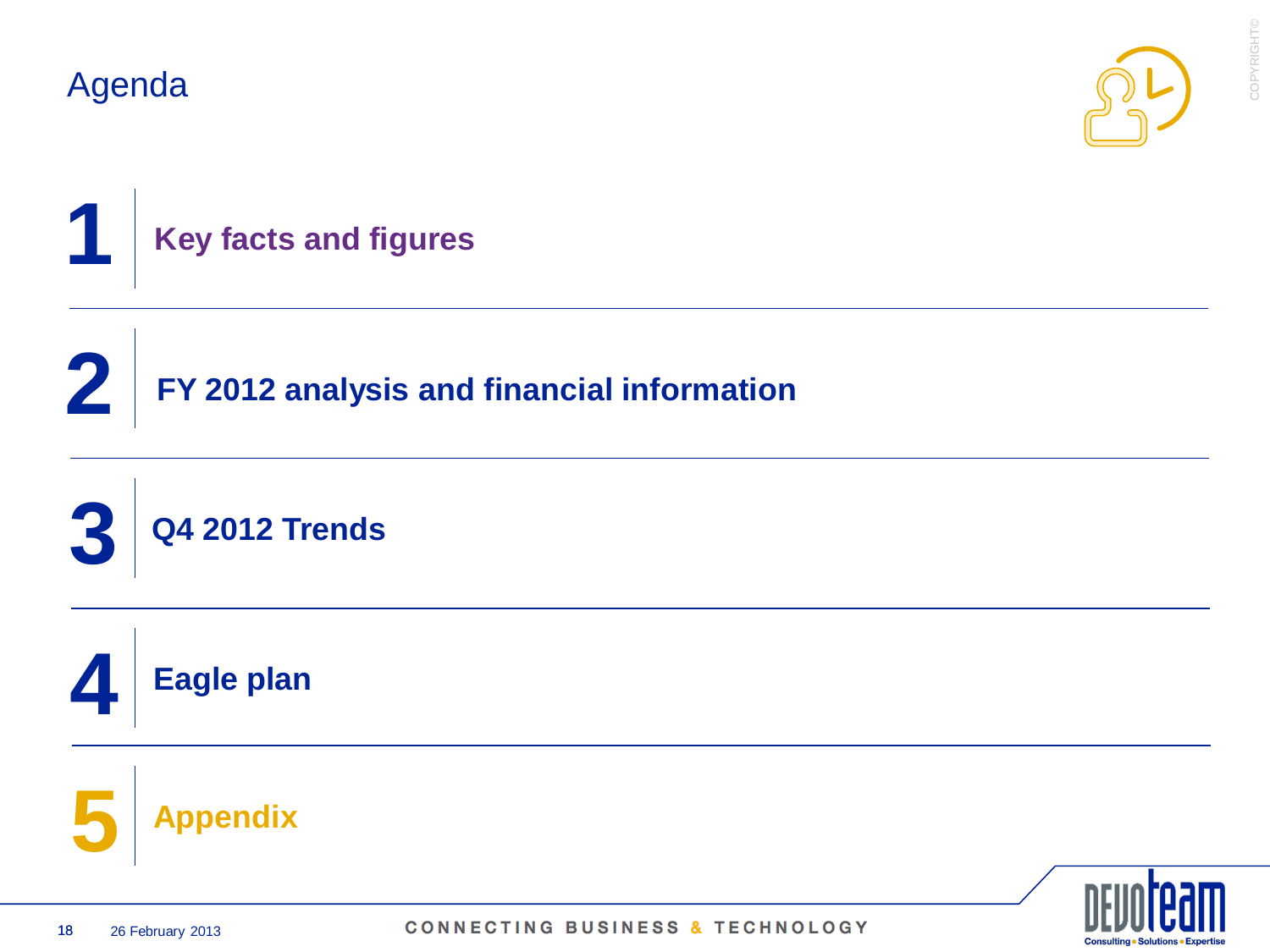# A pan-EMEA player with a culture of strong performance and rapid development

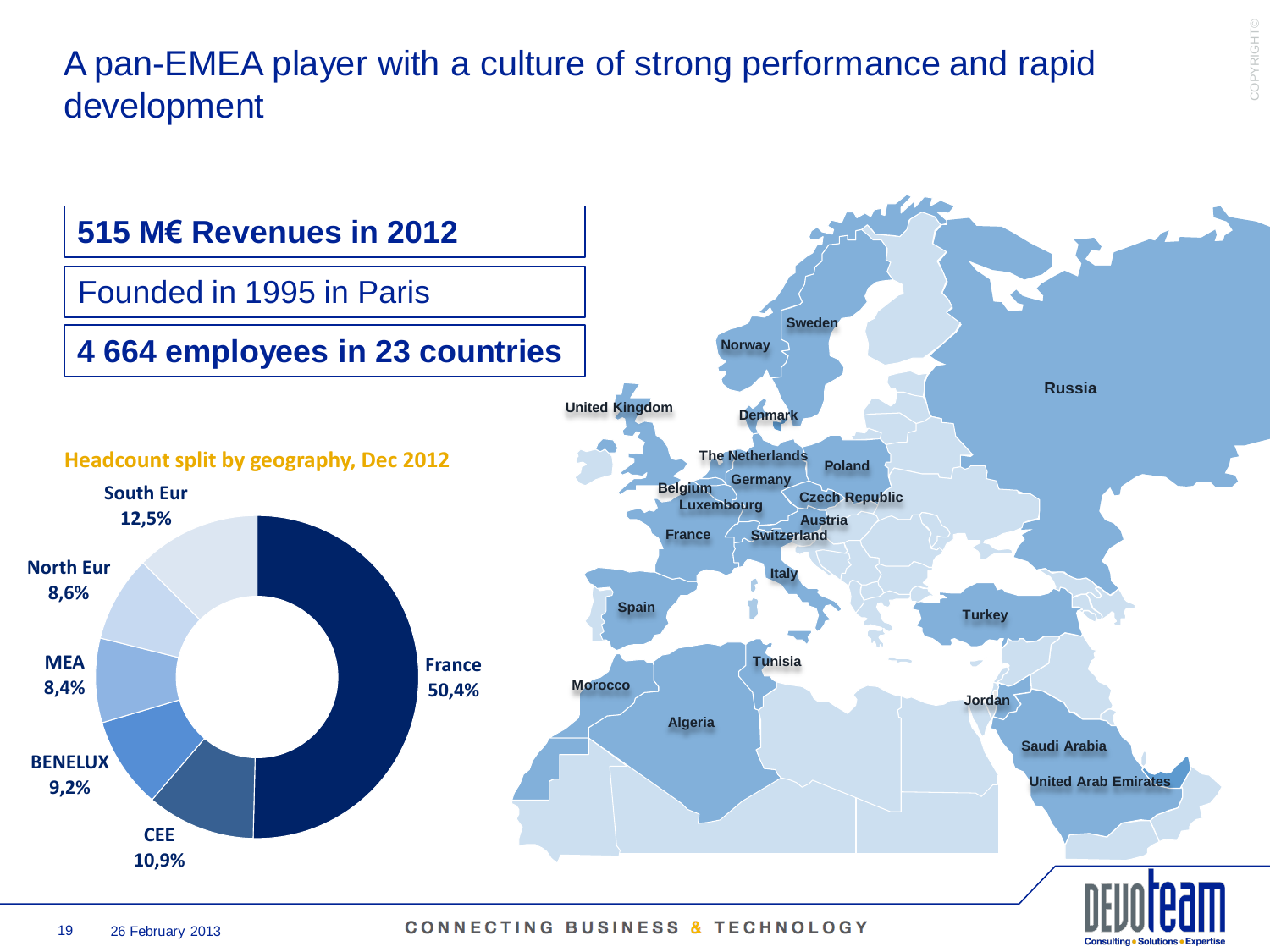# Top 10 customers and split by vertical for FY 2012

# **Top 3**

# **10,6% of Revenue**

# (vs. 10,7% for Top 3 in FY 2011)

**Orange** Pierre Fabre Ericsson

#### **Next 7**

### **16,8% of Revenue**

# (vs. 18,5% for next 7 in FY 2011)

Major electricity provider

- BNP Paribas
- Crédit Agricole / Crédit Lyonnais
- Deutsche Telekom
- Nokia Siemens
- Société Générale
- GDF Suez



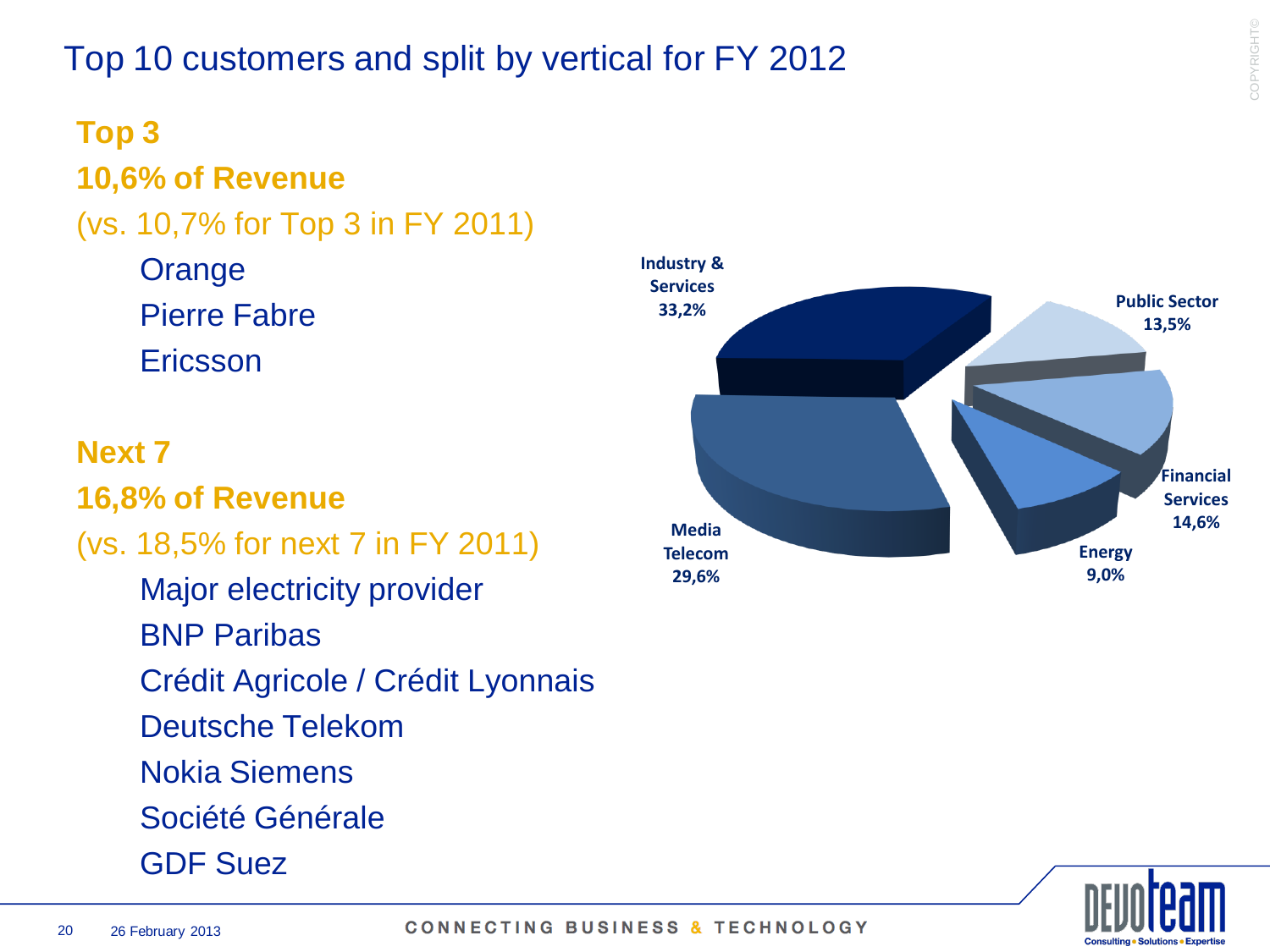- On January 21<sup>st</sup> 2013, Devoteam entered into an agreement to transfer its Telecom and Media (T&M) activity in France to Ericsson by April (400 employees and around 7% of Revenue)
- On February 21, 2013, the Group disposed its stake in Exaprobe ICT to Econocom (15 million euros turnover and 65 employees)

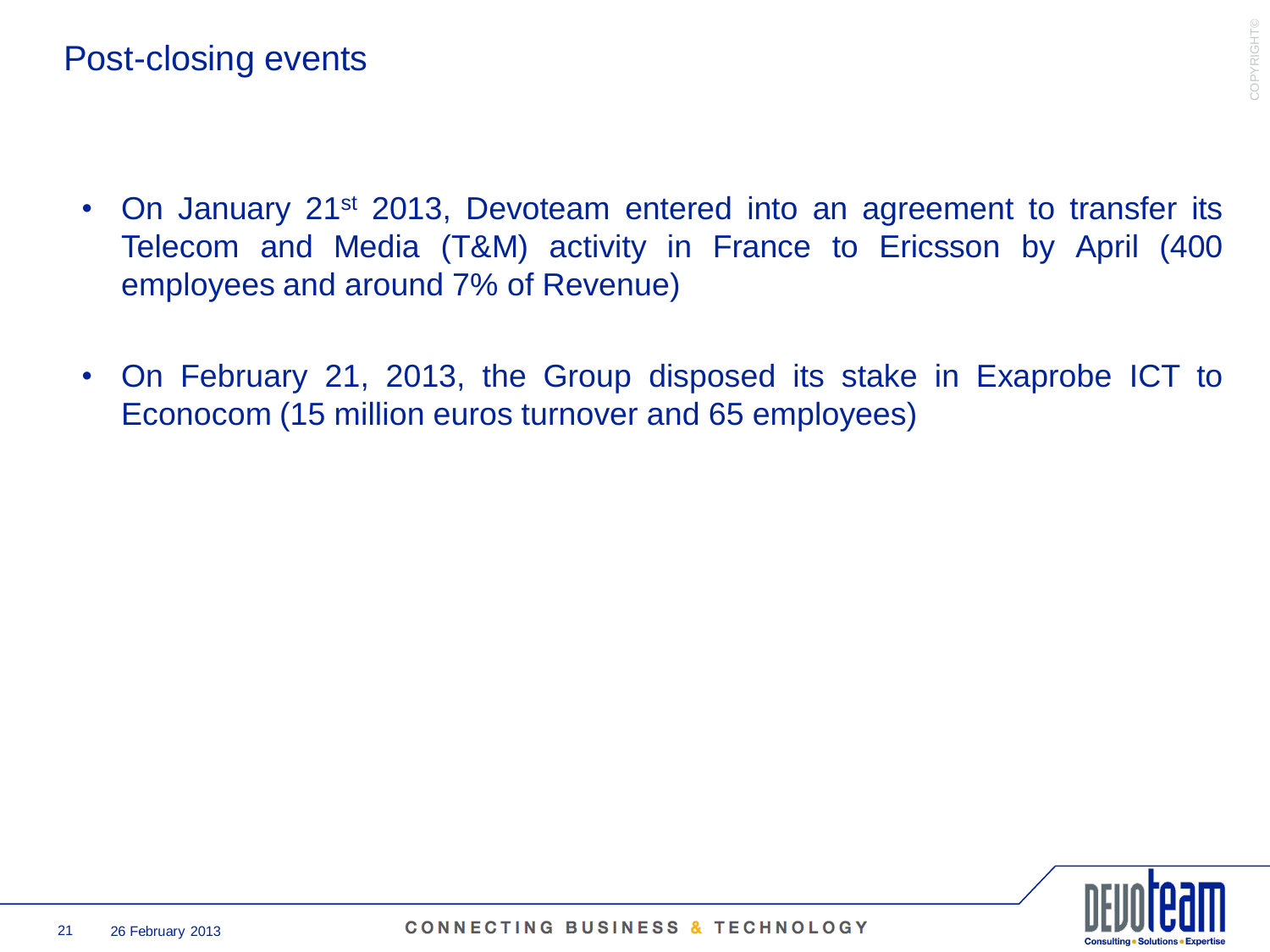# Q4 2012 Revenue split

**Split by activity**

| (ME)              |      |                 | <b>BUS. CONSULTING</b> |              |       |       | <b>TECHNO. CONSULTING</b>                                   |         |
|-------------------|------|-----------------|------------------------|--------------|-------|-------|-------------------------------------------------------------|---------|
|                   |      | 2012 2011 y-o-y |                        | $  -f -  $ * |       |       | , 2012 $\,$ 2011 $\,$ y-o-y $\,$ I-f-I $^{\ast}$ $^{\circ}$ |         |
| <b>Q4 Revenue</b> | 23,5 | 22,6            | $+3,8\%$ $+1,6\%$      |              | 111,7 | 115,0 | $-2,9\%$                                                    | $-7,1%$ |

Operating Margin excluding the impact of stock options and amortization of intangible assets resulting from acquisitions

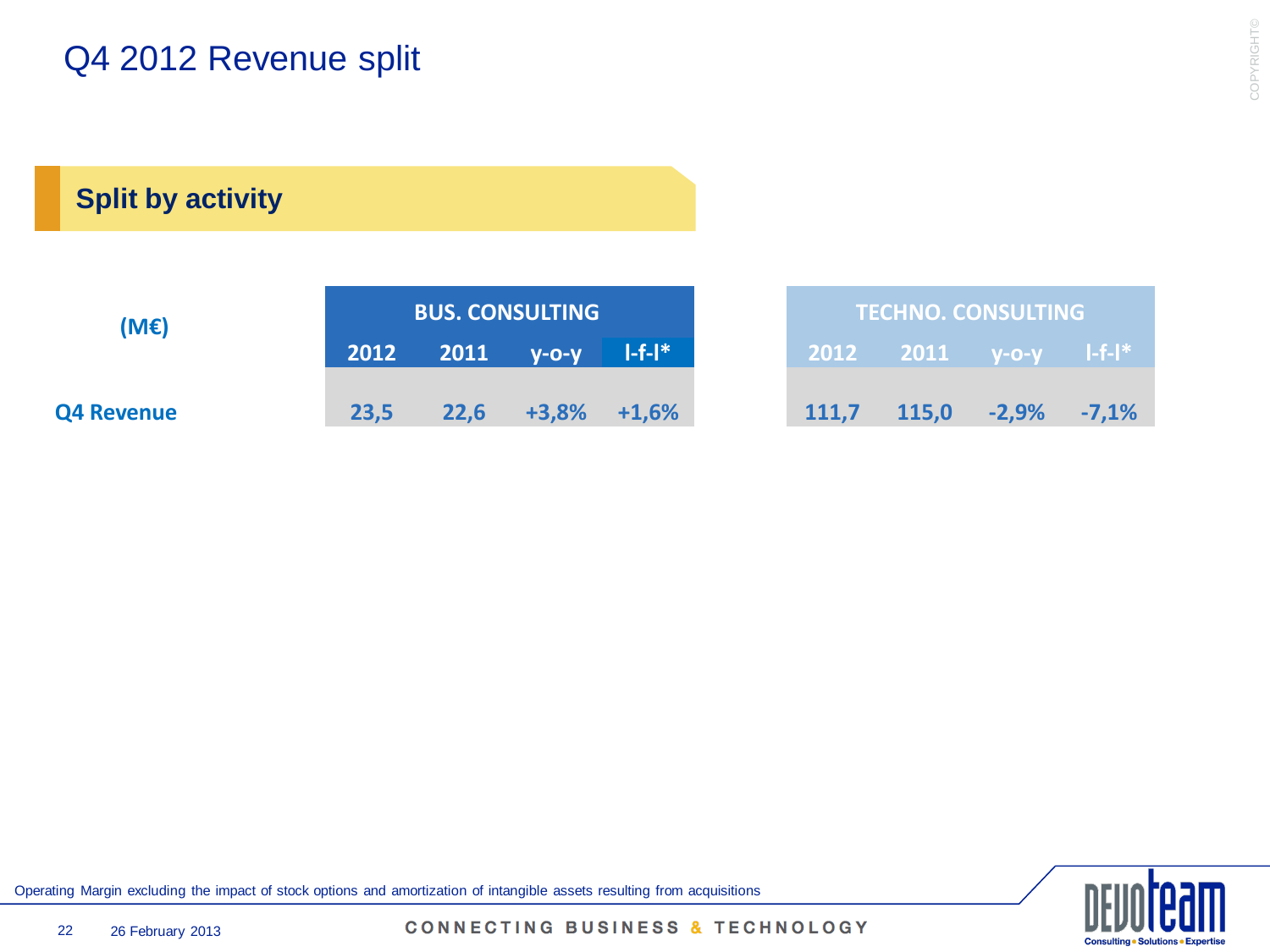# Non current operating result FY 2012

|                                               | <b>FY 2012</b> | FY 2011              |
|-----------------------------------------------|----------------|----------------------|
|                                               |                | In millions of euros |
| <b>Restructuring costs</b>                    | (7, 9)         | (2,1)                |
| Eagle                                         | (6,3)          | (0,6)                |
| <b>Others</b>                                 | (1,5)          | (0,3)                |
| Non current result before IFRS adjustments    | (15,7)         | (3,0)                |
| <b>Badwill Smart Vision</b>                   | 0,8            |                      |
| <b>Impairment Italy &amp; property Poland</b> | (1, 9)         | (1,0)                |
| Non current operating result                  | (16, 8)        | (4,0)                |

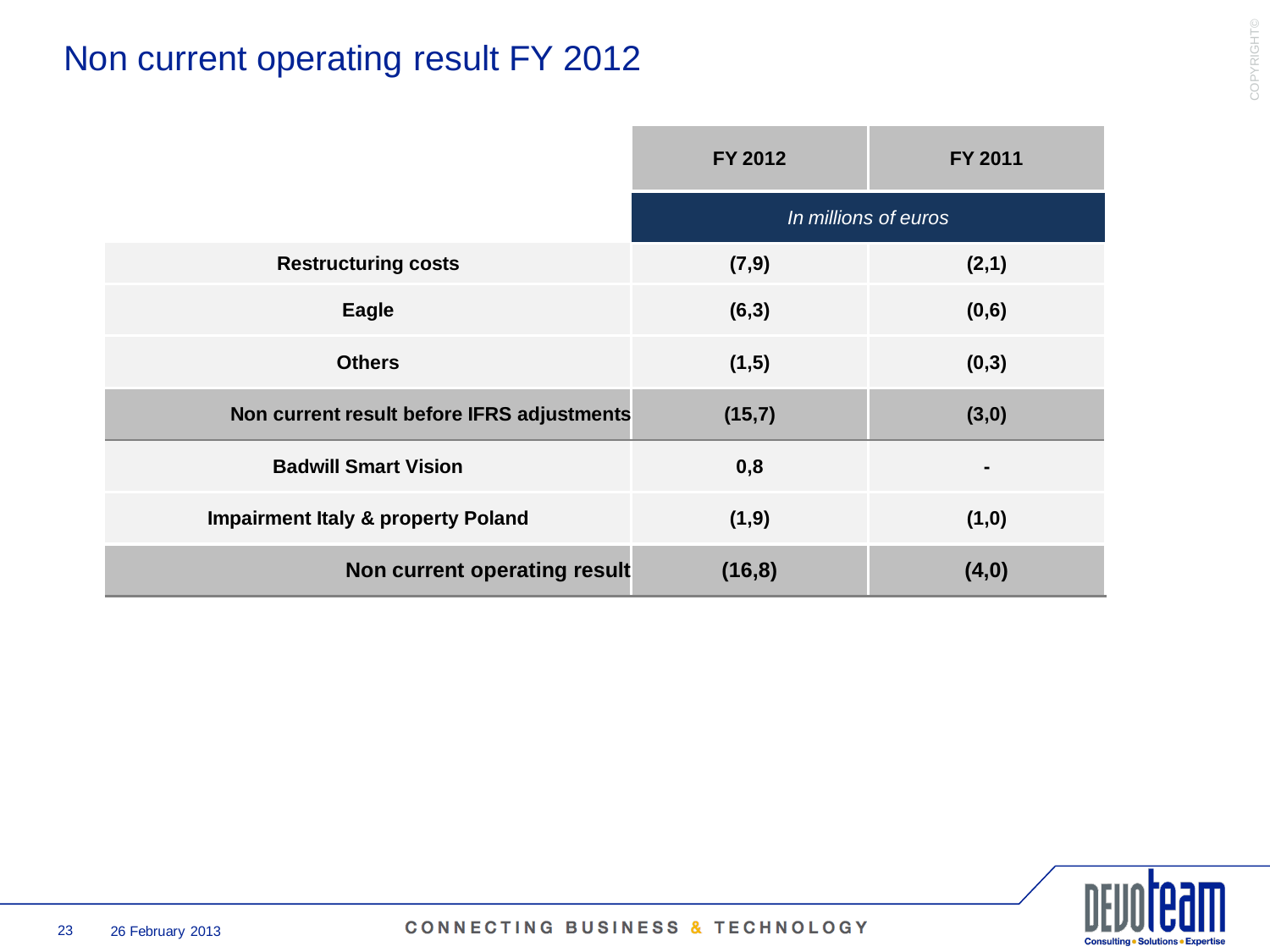# Balance sheet presentation FY 2012

#### In millions of euros

| <b>ASSETS</b>                           | December, 31st   December, 31st  <br>2012 | 2011  | <b>LIABILITIES</b>                             | December, 31st December, 31st<br>2012 | 2011  |
|-----------------------------------------|-------------------------------------------|-------|------------------------------------------------|---------------------------------------|-------|
| Goodwill                                | 80,0                                      | 85,8  | Shareholders' equity                           | 131,5                                 | 122,3 |
| <b>Customer Relationship</b>            | 0,5                                       | 0,8   | <b>YTD</b> net result                          | (3,6)                                 | 14,8  |
| <b>Other Fixed Assets</b>               | 30,2                                      | 26,6  | Long term liabilities                          | 12,6                                  | 15,0  |
| <b>Current assets</b>                   | 174,9                                     | 179,2 | <b>Current liabilities</b>                     | 157,1                                 | 180,9 |
| Non current assets held for<br>sale (*) | 19,0                                      |       | Non current liabilities held<br>for sale $(*)$ | 16.6                                  |       |
| Cash                                    | 33,1                                      | 50,1  | Cash (overdraft & Credit<br>revolving)         | 23,5                                  | 9,4   |
| <b>TOTAL</b>                            | 337,7                                     | 342,4 | <b>TOTAL</b>                                   | 337,7                                 | 342,4 |

(\*) IFRS 5 reclassification due to T&M and Exaprobe entities who should be sold in 2013



COPYRIGHT©

COPYRIGHTO

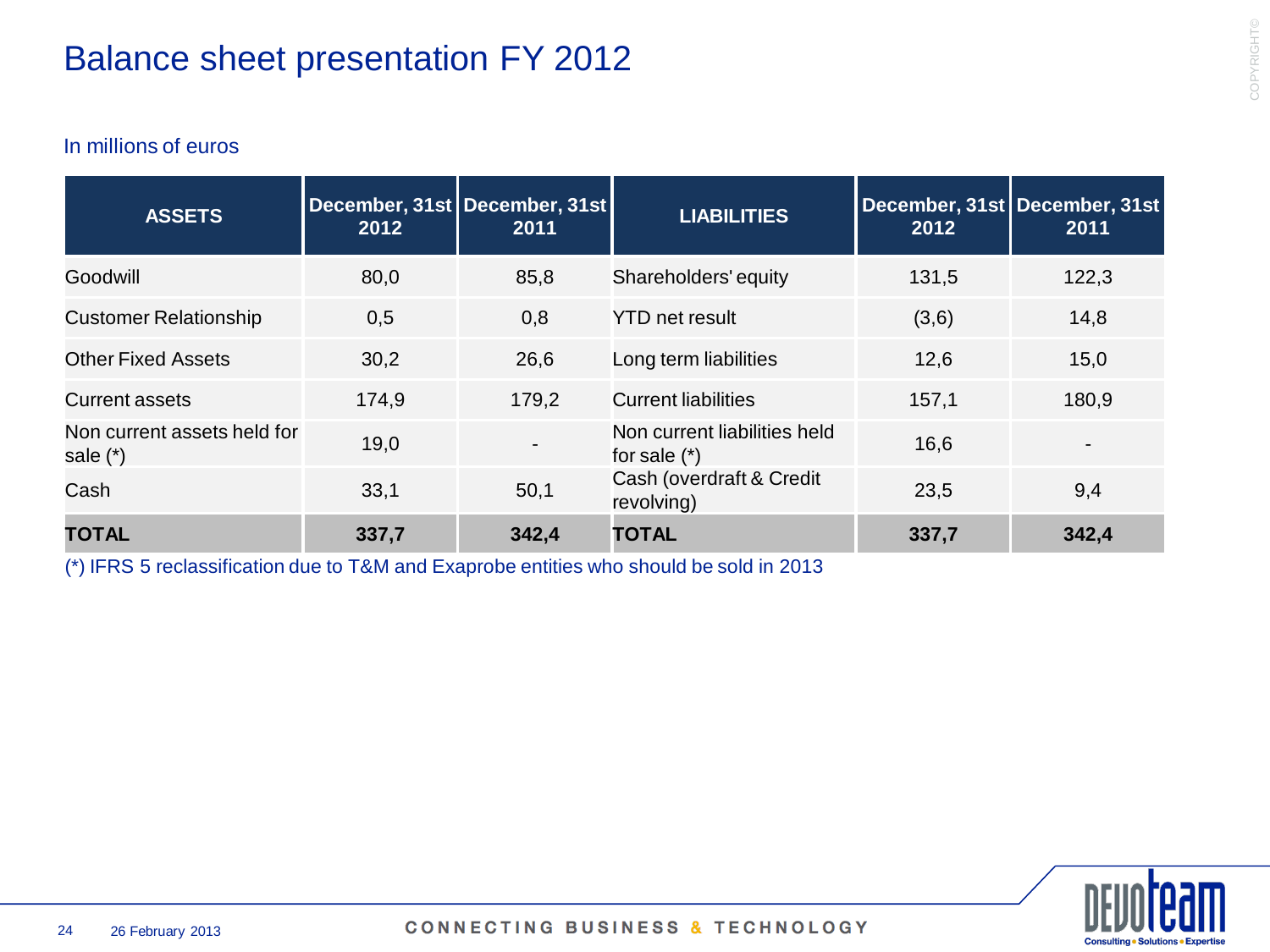# Net debt 2012

| In million of euros                                                                                       | December, 31st 2012 | December, 31st 2011 |
|-----------------------------------------------------------------------------------------------------------|---------------------|---------------------|
| Cash management tools included in other current financial<br>assets                                       | 0,3                 | 12,7                |
| Cash and cash equivalents                                                                                 | 32,9                | 37,4                |
| <b>Bank overdrafts and Credit Revolving</b>                                                               | (23,5)              | (9,4)               |
| Cash position, net of bank overdrafts                                                                     | 9,7                 | 40,7                |
| Financial debts, due within one year (excluding overdrafts,<br>already included in net cash position) (1) | (2,3)               | (20,1)              |
| Financial debt, due after one year                                                                        | (5,7)               | (6,1)               |
| Cash position, net of all financial debts                                                                 | 1,6                 | 14,4                |
| <b>Total Equity</b>                                                                                       | 127,9               | 137,1               |
| Debt to Equity Ratio (%)                                                                                  | $-1,3%$             | $-10,5%$            |

(1) Last part of "Obsar loan" Reimbursement 18,6M€ in November 2012